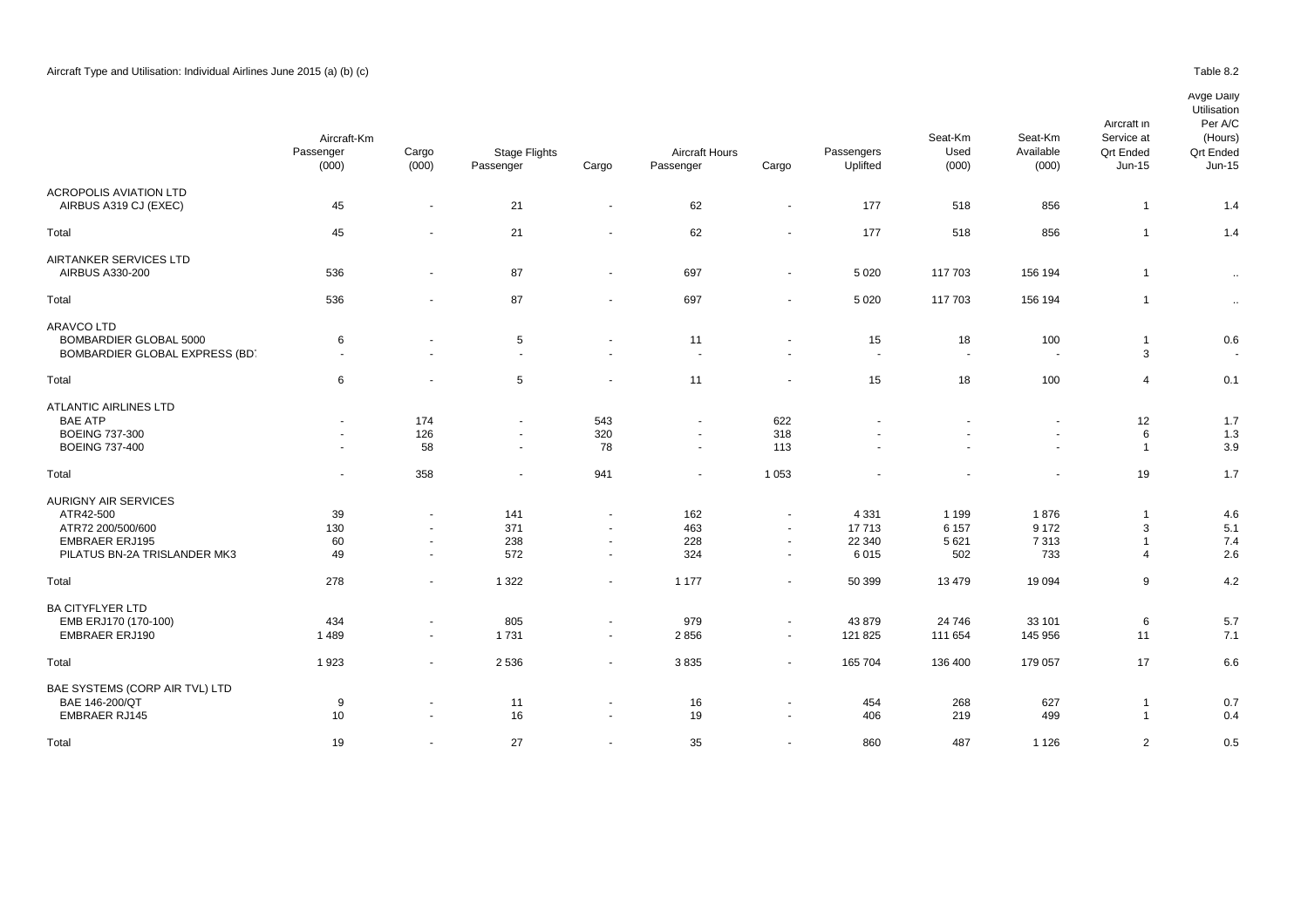## Table 8.2 (Continued)

# Avge Daily

|                             | Aircraft-Km              |                          |                          |                          |                       |                          |            | Seat-Km                  | Seat-Km    | Aircraft in<br>Service at | Utilisation<br>Per A/C<br>(Hours) |
|-----------------------------|--------------------------|--------------------------|--------------------------|--------------------------|-----------------------|--------------------------|------------|--------------------------|------------|---------------------------|-----------------------------------|
|                             | Passenger                | Cargo                    | <b>Stage Flights</b>     |                          | <b>Aircraft Hours</b> |                          | Passengers | Used                     | Available  | <b>Qrt Ended</b>          | <b>Qrt Ended</b>                  |
|                             | (000)                    | (000)                    | Passenger                | Cargo                    | Passenger             | Cargo                    | Uplifted   | (000)                    | (000)      | Jun 2015                  | Jun 2015                          |
| <b>BLUE ISLANDS LIMITED</b> |                          |                          |                          |                          |                       |                          |            |                          |            |                           |                                   |
| ATR42-300                   | 64                       | $\overline{a}$           | 533                      | $\sim$                   | 306                   |                          | 15 958     | 1842                     | 2973       | 3                         | 8.9                               |
| ATR42-500                   | 35                       | $\blacksquare$           | 119                      | $\blacksquare$           | 123                   |                          | 3544       | 1 1 0 9                  | 1691       |                           | 4.6                               |
| ATR72 200/500/600           | 36                       | $\mathbf{r}$             | 191                      | $\sim$                   | 138                   |                          | 7434       | 1 3 9 6                  | 2 3 7 5    | $\overline{1}$            | 4.2                               |
| BAE JETSTREAM 31/32         | $\sim$                   | $\overline{\phantom{a}}$ | $\sim$                   | $\sim$                   | ٠.                    |                          | $\sim$     | $\overline{\phantom{a}}$ |            |                           |                                   |
| Total                       | 135                      | $\overline{\phantom{a}}$ | 843                      | $\blacksquare$           | 568                   |                          | 26 936     | 4 3 4 7                  | 7 0 3 9    | 5                         | 5.9                               |
| <b>BMI REGIONAL</b>         |                          |                          |                          |                          |                       |                          |            |                          |            |                           |                                   |
| <b>EMBRAER RJ135</b>        | 254                      | $\blacksquare$           | 485                      | $\blacksquare$           | 576                   |                          | 7966       | 4 3 1 0                  | 9401       | 4                         | 4.4                               |
| <b>EMBRAER RJ145</b>        | 1070                     | $\blacksquare$           | 1598                     | $\blacksquare$           | 2 2 2 7               | $\sim$                   | 32 928     | 29 350                   | 52 480     | 14                        | 5.1                               |
| Total                       | 1 3 2 4                  | $\blacksquare$           | 2 0 8 3                  | $\blacksquare$           | 2803                  | $\overline{\phantom{a}}$ | 40 894     | 33 660                   | 61881      | 18                        | 4.9                               |
| <b>BRITISH AIRWAYS PLC</b>  |                          |                          |                          |                          |                       |                          |            |                          |            |                           |                                   |
| AIRBUS A318                 | 536                      | $\overline{\phantom{a}}$ | 144                      | $\blacksquare$           | 747                   |                          | 2 1 1 5    | 11 809                   | 17 184     | $\overline{2}$            | 11.4                              |
| AIRBUS A319                 | 5989                     |                          | 7 1 7 6                  | $\sim$                   | 12515                 |                          | 758 735    | 643 502                  | 800 193    | 44                        | 9.2                               |
| AIRBUS A320-100/200         | 9561                     |                          | 8608                     | $\sim$                   | 17973                 | $\sim$                   | 1 108 969  | 1 248 055                | 1 508 648  | 62                        | 9.4                               |
| AIRBUS A321                 | 2851                     | $\sim$                   | 2 0 0 8                  | $\blacksquare$           | 4 9 9 5               | $\overline{\phantom{a}}$ | 296 128    | 398 816                  | 492 147    | 18                        | 9.0                               |
| AIRBUS A380-800             | 2879                     | $\overline{\phantom{a}}$ | 335                      | $\blacksquare$           | 3558                  | $\overline{\phantom{a}}$ | 140 107    | 1 200 603                | 1 350 005  | 9                         | 14.1                              |
| <b>BOEING 737-400</b>       | 530                      | $\blacksquare$           | 451                      | $\blacksquare$           | 968                   | $\sim$                   | 55 005     | 66 331                   | 75 267     | 3                         | 8.5                               |
| <b>BOEING 747-400</b>       | 12 623                   | $\sim$                   | 1852                     | $\blacksquare$           | 15799                 | $\sim$                   | 494 922    | 3 4 20 7 48              | 3 983 551  | 42                        | 12.4                              |
| <b>BOEING 767-300ER/F</b>   | 2611                     | $\sim$                   | 992                      | $\blacksquare$           | 3 9 0 1               | $\sim$                   | 172 870    | 447 227                  | 549 043    | 14                        | 9.3                               |
| <b>BOEING 777-200</b>       | 948                      |                          | 274                      | $\sim$                   | 1 3 2 4               |                          | 31 979     | 154 943                  | 204 754    | 3                         | 14.1                              |
| <b>BOEING 777-200ER</b>     | 14 5 60                  | $\mathbf{r}$             | 2 2 3 7                  | $\sim$                   | 18 492                | $\sim$                   | 426 871    | 2 964 778                | 3 545 116  | 43                        | 14.1                              |
| <b>BOEING 777-300ER</b>     | 4725                     | $\sim$                   | 578                      | $\sim$                   | 5871                  | $\sim$                   | 140 057    | 1 2 2 4 1 9 7            | 1 403 228  | 12                        | 16.5                              |
| BOEING 787-800 DREAMLINER   | 3 1 1 7                  | $\blacksquare$           | 426                      | $\blacksquare$           | 3922                  | $\sim$                   | 80 149     | 585 246                  | 667 183    | 8                         | 16.5                              |
| Total                       | 60 930                   | $\sim$                   | 25 081                   | $\sim$                   | 90 065                |                          | 3707907    | 12 366 255               | 14 596 319 | 260                       | 11.3                              |
| <b>CELLO AVIATION LTD</b>   |                          |                          |                          |                          |                       |                          |            |                          |            |                           |                                   |
| <b>AVROLINER RJ85/QT</b>    | 19                       | ÷,                       | 15                       | $\overline{\phantom{a}}$ | 36                    |                          | 567        | 932                      | 1653       | -1                        | 1.0                               |
| BAE 146-200/QT              | 18                       |                          | 28                       | $\blacksquare$           | 40                    | $\overline{\phantom{a}}$ | 480        | 484                      | 852        | -1                        | 1.2                               |
| <b>BOEING 737-400</b>       | 31                       | $\mathbf{r}$             | 21                       | $\sim$                   | 53                    | $\sim$                   | 304        | 4538                     | 5 1 5 7    | $\overline{1}$            | 2.0                               |
| Total                       | 68                       | $\blacksquare$           | 64                       | $\blacksquare$           | 129                   |                          | 1 3 5 1    | 5954                     | 7662       | 3                         | 1.3                               |
| DHL AIR LTD                 |                          |                          |                          |                          |                       |                          |            |                          |            |                           |                                   |
| <b>BOEING 757-200</b>       | $\overline{\phantom{a}}$ | 1 1 7 1                  | $\overline{\phantom{a}}$ | 1 3 0 2                  | $\blacksquare$        | 2 1 6 7                  |            |                          |            | 21                        |                                   |
| <b>BOEING 767-300ER/F</b>   | ٠                        | 1 0 7 3                  |                          | 287                      |                       | 1446                     |            |                          |            | $\overline{4}$            | 11.7                              |
| Total                       | $\sim$                   | 2 2 4 4                  |                          | 1589                     | $\sim$                | 3613                     |            |                          |            | 25                        | 28.8                              |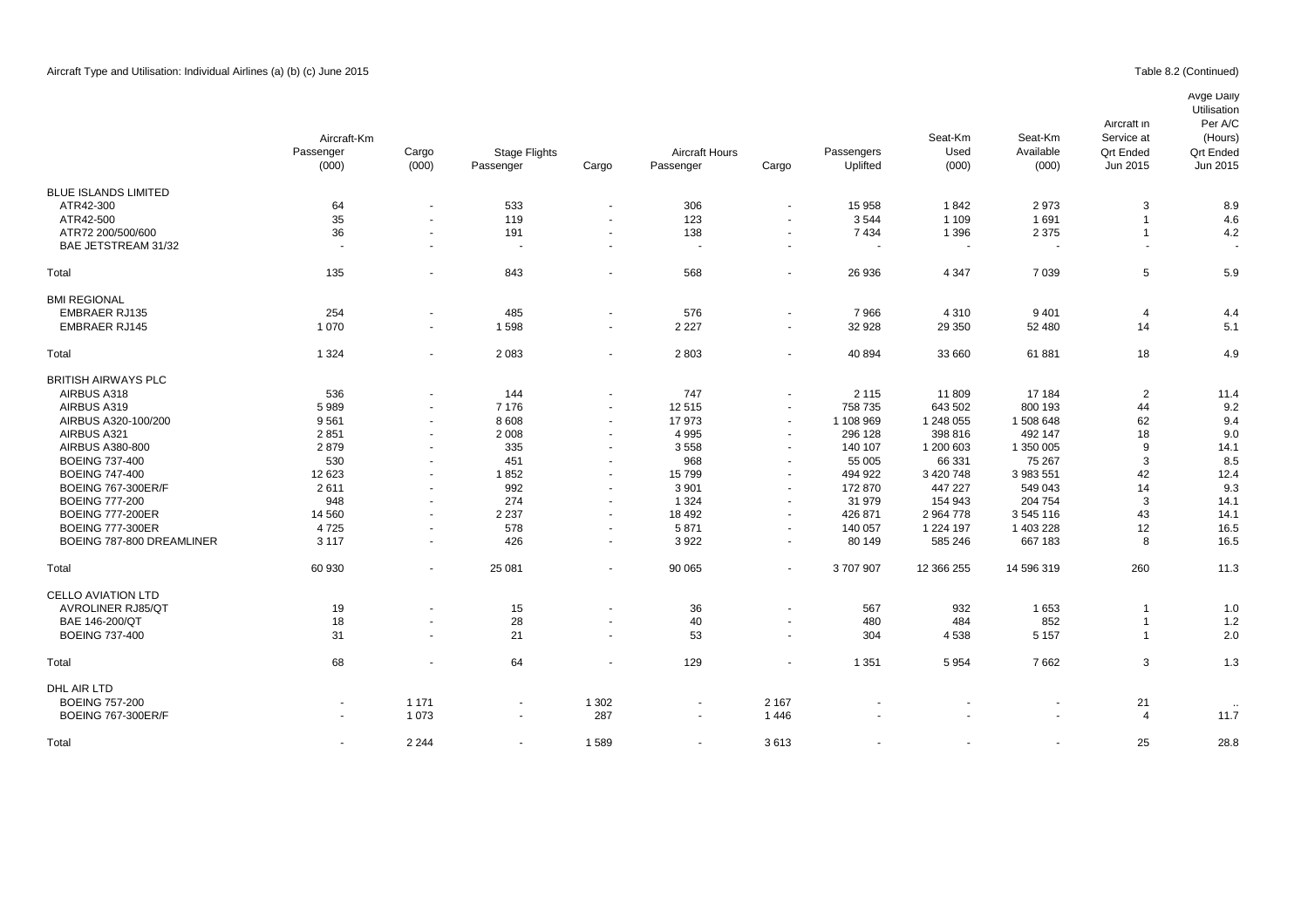|                                    | Aircraft-Km<br>Passenger<br>(000) | Cargo<br>(000)           | <b>Stage Flights</b><br>Passenger | Cargo          | <b>Aircraft Hours</b><br>Passenger | Cargo                    | Passengers<br>Uplifted   | Seat-Km<br>Used<br>(000) | Seat-Km<br>Available<br>(000) | Aircraft in<br>Service at<br><b>Qrt Ended</b><br>Jun 2015 | Avge Daily<br>Utilisation<br>Per A/C<br>(Hours)<br><b>Qrt Ended</b><br>Jun 2015 |
|------------------------------------|-----------------------------------|--------------------------|-----------------------------------|----------------|------------------------------------|--------------------------|--------------------------|--------------------------|-------------------------------|-----------------------------------------------------------|---------------------------------------------------------------------------------|
|                                    |                                   |                          |                                   |                |                                    |                          |                          |                          |                               |                                                           |                                                                                 |
| <b>EASTERN AIRWAYS</b>             |                                   |                          |                                   |                |                                    |                          |                          |                          |                               |                                                           |                                                                                 |
| <b>BAE JETSTREAM 41</b>            | 462                               | $\ddot{\phantom{1}}$     | 1 2 6 8                           | $\sim$         | 1 376                              | $\overline{\phantom{a}}$ | 19 20 6                  | 7 0 4 8                  | 13 3 98                       | 17                                                        | 3.1                                                                             |
| <b>EMBRAER RJ135</b>               | $\overline{7}$                    | $\sim$                   | 14                                | ÷.             | 16                                 | $\blacksquare$           | 293                      | 151                      | 262                           | $\overline{2}$                                            | 0.9                                                                             |
| <b>EMBRAER RJ145</b>               | 53                                | $\blacksquare$           | 90                                | $\sim$         | 107                                | $\overline{\phantom{a}}$ | 2 4 4 3                  | 1491                     | 2632                          | $\overline{2}$                                            | 1.6                                                                             |
| <b>SAAB 2000</b>                   | 458                               | $\sim$                   | 1 1 5 4                           | $\sim$         | 987                                | $\sim$                   | 32 265                   | 12745                    | 22 893                        | 9                                                         | 4.1                                                                             |
| Total                              | 980                               | ÷,                       | 2 5 2 6                           | $\sim$         | 2 4 8 5                            | $\overline{\phantom{a}}$ | 54 207                   | 21 4 35                  | 39 185                        | 30                                                        | 3.2                                                                             |
| <b>EASYJET AIRLINE COMPANY LTD</b> |                                   |                          |                                   |                |                                    |                          |                          |                          |                               |                                                           |                                                                                 |
| AIRBUS A319                        | 25 6 65                           | $\blacksquare$           | 25 008                            | $\sim$         | 46 688                             | $\overline{\phantom{a}}$ | 3 486 207                | 3618290                  | 4 003 656                     | 146                                                       | 10.4                                                                            |
| AIRBUS A320-100/200                | 17450                             | $\overline{\phantom{a}}$ | 12 211                            | $\sim$         | 28749                              | $\blacksquare$           | 1983083                  | 2 847 461                | 3 140 940                     | 78                                                        | 12.7                                                                            |
|                                    |                                   |                          |                                   |                |                                    |                          |                          |                          |                               |                                                           |                                                                                 |
| Total                              | 43 115                            | $\overline{\phantom{a}}$ | 37 219                            | $\sim$         | 75 437                             | $\blacksquare$           | 5 469 290                | 6 4 6 5 7 5 1            | 7 144 596                     | 224                                                       | 11.1                                                                            |
| <b>EXECUTIVE JET CHARTER LTD</b>   |                                   |                          |                                   |                |                                    |                          |                          |                          |                               |                                                           |                                                                                 |
| CESSNA 525 / 525 A CITATIONJET CJ4 | $\sim$                            | $\overline{\phantom{a}}$ | $\overline{\phantom{a}}$          | $\sim$         | $\sim$                             |                          | $\overline{\phantom{a}}$ | $\overline{\phantom{a}}$ | $\overline{\phantom{a}}$      | -1                                                        | $\overline{a}$                                                                  |
| DASSAULT FALCON 7X                 | 5                                 |                          | $\overline{4}$                    | $\blacksquare$ | $\overline{7}$                     |                          | 8                        | 10                       | 68                            | $\overline{1}$                                            | 0.5                                                                             |
| DASSAULT MYSTERE-FALCON 2000       | 18                                |                          | $5\phantom{.0}$                   | $\sim$         | 23                                 | $\overline{\phantom{a}}$ | 6                        | 21                       | 143                           | $\overline{1}$                                            | 0.3                                                                             |
| Total                              | 23                                | $\overline{\phantom{a}}$ | 9                                 | $\sim$         | 30                                 |                          | 14                       | 31                       | 211                           | 3                                                         | 0.3                                                                             |
| <b>FLYBE LTD</b>                   |                                   |                          |                                   |                |                                    |                          |                          |                          |                               |                                                           |                                                                                 |
| DE HAVILLAND DASH 8 Q400           | 3724                              | ÷,                       | 9 4 0 3                           | $\sim$         | 10732                              | $\sim$                   | 502 804                  | 210 167                  | 290 486                       | 45                                                        | 7.9                                                                             |
| EMB ERJ175 (170-200)               | 1 1 8 1                           | $\blacksquare$           | 1952                              | $\sim$         | 2 6 6 3                            | $\blacksquare$           | 124 600                  | 78 202                   | 103 984                       | 11                                                        | 7.5                                                                             |
| <b>EMBRAER ERJ195</b>              | 811                               | $\sim$                   | 838                               | $\sim$         | 1510                               | $\sim$                   | 69787                    | 71 384                   | 95 685                        | 9                                                         | 4.4                                                                             |
|                                    |                                   |                          |                                   |                |                                    |                          |                          |                          |                               |                                                           |                                                                                 |
| Total                              | 5716                              | $\sim$                   | 12 193                            | $\sim$         | 14 905                             | $\overline{\phantom{a}}$ | 697 191                  | 359 753                  | 490 155                       | 65                                                        | 7.3                                                                             |
| <b>GAMA AVIATION (UK) LTD</b>      |                                   |                          |                                   |                |                                    |                          |                          |                          |                               |                                                           |                                                                                 |
| BAE 125 (HS 125)                   |                                   |                          |                                   |                |                                    |                          |                          |                          |                               |                                                           | $\overline{\phantom{a}}$                                                        |
| BAE125-1000                        |                                   |                          |                                   |                |                                    |                          |                          |                          |                               | $\overline{1}$                                            | $\sim$                                                                          |
| BEECHCRAFT 300 / 350 SUPER KING    |                                   |                          |                                   |                |                                    |                          |                          |                          |                               | $\overline{1}$                                            | $\sim$                                                                          |
| BEECHCRAFT B200 SUPERKING AIR      |                                   |                          |                                   |                |                                    |                          | $\overline{\phantom{a}}$ | $\sim$                   | $\overline{\phantom{a}}$      | 5                                                         |                                                                                 |
| CANADAIR CL-600-604 CHALLENGER     | $\overline{2}$                    |                          | $\overline{2}$                    | $\sim$         | 3                                  |                          | $\mathbf{1}$             | $\overline{2}$           | 19                            | $\overline{1}$                                            | 0.2                                                                             |
| GULF AMERICAN GULFSTREAM 500-5     | 8                                 |                          | 6                                 |                | 11                                 |                          | 19                       | 30                       | 108                           | $\overline{1}$                                            | 0.9                                                                             |
| LEARJET 40/45                      | $\sim$                            |                          |                                   |                | $\overline{a}$                     |                          | in 1919.                 | ÷.                       | з.                            | 3                                                         |                                                                                 |
| Total                              | 10                                | $\blacksquare$           | 8                                 | $\blacksquare$ | 13                                 |                          | 20                       | 32                       | 127                           | 12                                                        | 0.1                                                                             |
|                                    |                                   |                          |                                   |                |                                    |                          |                          |                          |                               |                                                           |                                                                                 |
| HANGAR 8 AOC LTD                   |                                   |                          |                                   |                |                                    |                          |                          |                          |                               |                                                           |                                                                                 |
| BOMBARDIER GLOBAL EXPRESS (BD)     |                                   |                          | $\overline{\phantom{a}}$          |                |                                    |                          | $\overline{a}$           | $\overline{\phantom{a}}$ | <b>.</b>                      | $\overline{2}$                                            |                                                                                 |
| CANADAIR CL-600-604 CHALLENGER     | 14                                |                          | 11                                | $\sim$         | 21                                 |                          | 86                       | 109                      | 137                           | $\overline{7}$                                            | 0.2                                                                             |
| CESSNA CITATION 560 XL             |                                   |                          | $\sim$                            |                | $\overline{a}$                     |                          | $\overline{a}$           | $\overline{\phantom{a}}$ | $\sim$                        | $\overline{1}$                                            |                                                                                 |
| DASSAULT MYSTERE-FALCON 2000       |                                   |                          |                                   |                |                                    |                          |                          | ٠.                       |                               |                                                           |                                                                                 |
| EMBRAER LEGACY 600/650 (BJ135)     | 15                                |                          | 19                                |                | 27                                 |                          | 180                      | 112                      | 198                           | $\overline{2}$                                            | 0.4                                                                             |
| HAWKER 750 /800/900 XP             |                                   |                          | $\sim$                            |                |                                    |                          | ÷.                       | $\sim$                   | $\overline{\phantom{a}}$      | $\overline{2}$                                            |                                                                                 |
| LEARJET 40/45                      |                                   |                          |                                   |                |                                    |                          |                          |                          |                               | $\overline{1}$                                            |                                                                                 |

Total 29 - 30 - 47 - 266 221 335 15 0.1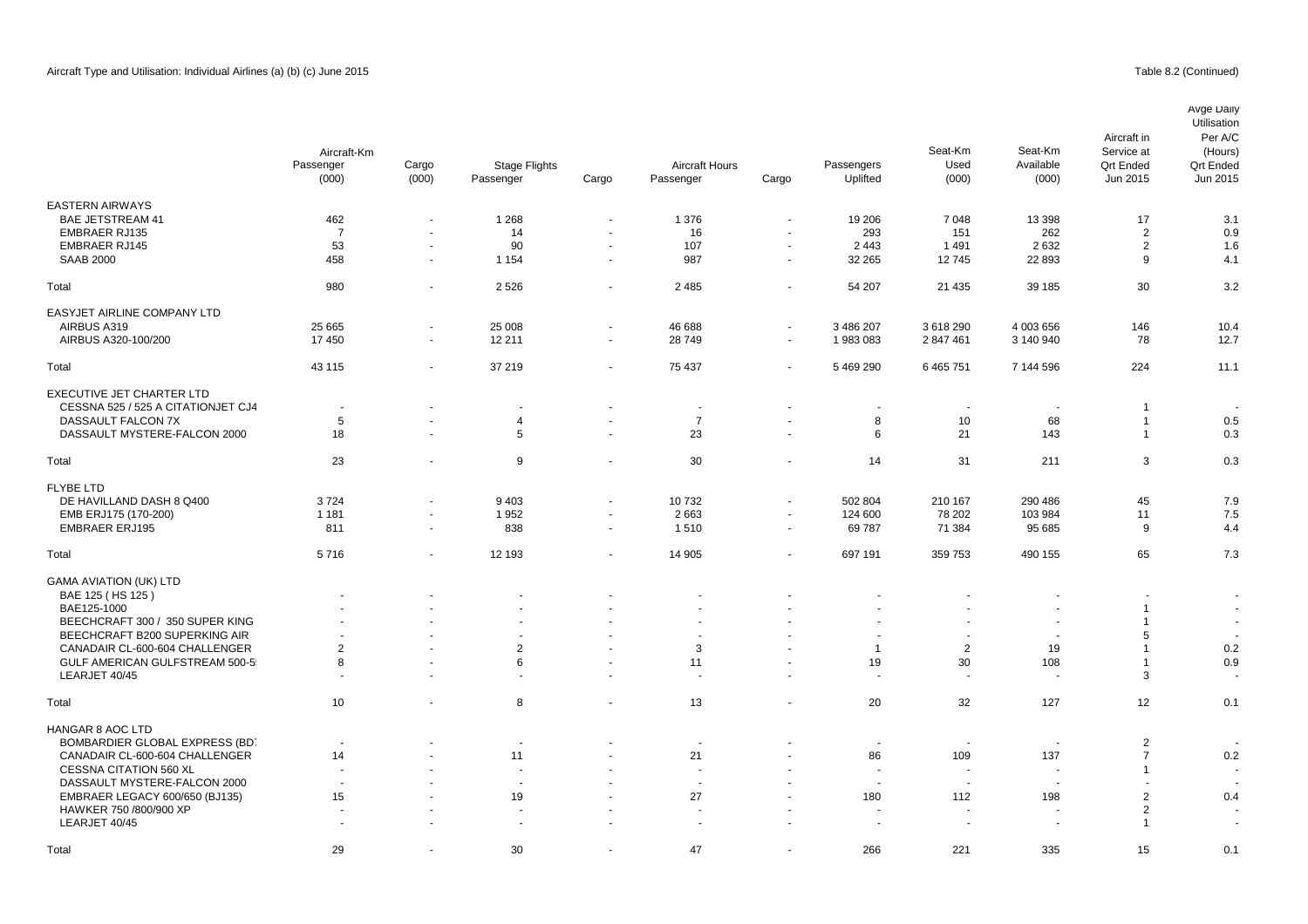|                                 | Aircraft-Km              |                          |                          |           |                       |                          |                          | Seat-Km                  | Seat-Km                  | Aircraft in<br>Service at | Avge Daily<br>Utilisation<br>Per A/C<br>(Hours) |          |
|---------------------------------|--------------------------|--------------------------|--------------------------|-----------|-----------------------|--------------------------|--------------------------|--------------------------|--------------------------|---------------------------|-------------------------------------------------|----------|
|                                 | Passenger                | Cargo                    | <b>Stage Flights</b>     |           | <b>Aircraft Hours</b> |                          | Passengers               | Used                     | Available                | <b>Qrt Ended</b>          | <b>Qrt Ended</b>                                |          |
|                                 | (000)                    |                          | (000)                    | Passenger | Cargo                 | Passenger                | Cargo                    | Uplifted                 | (000)                    | (000)                     | Jun 2015                                        | Jun 2015 |
| <b>ISLES OF SCILLY SKYBUS</b>   |                          |                          |                          |           |                       |                          |                          |                          |                          |                           |                                                 |          |
| DE HAVILLAND DH6 TWIN OTTER     | 70                       | $\blacksquare$           | 652                      | $\sim$    | 297                   | $\sim$                   | 8613                     | 927                      | 1 3 3 5                  | $\overline{4}$            | 2.3                                             |          |
| PILATUS BN-2A ISLANDER          | 22                       | $\overline{4}$           | 442                      | 70        | 116                   | 18                       | 2513                     | 127                      | 179                      | 3                         | 1.4                                             |          |
| Total                           | 92                       | $\overline{4}$           | 1 0 9 4                  | 70        | 412                   | 18                       | 11 1 26                  | 1 0 5 4                  | 1514                     | $\overline{7}$            | 1.9                                             |          |
| JET2.COM LTD                    |                          |                          |                          |           |                       |                          |                          |                          |                          |                           |                                                 |          |
| <b>BOEING 737-300</b>           | 4 1 2 3                  | 123                      | 2 4 6 2                  | 310       | 6802                  | 317                      | 335 174                  | 569 376                  | 610 643                  | 29                        | 6.7                                             |          |
| <b>BOEING 737-800</b>           | 3890                     | $\sim$                   | 1618                     | $\sim$    | 5817                  | $\sim$                   | 283 660                  | 677 599                  | 735 356                  | 17                        | 8.8                                             |          |
| <b>BOEING 757-200</b>           | 1779                     | $\overline{\phantom{a}}$ | 766                      | $\sim$    | 2673                  | $\sim$                   | 170 152                  | 381 951                  | 418 218                  | 11                        | 6.0                                             |          |
| Total                           | 9792                     | 123                      | 4846                     | 310       | 15 29 2               | 317                      | 788 986                  | 1 628 926                | 1764217                  | 57                        | 7.2                                             |          |
| <b>JOTA AVIATION LTD</b>        |                          |                          |                          |           |                       |                          |                          |                          |                          |                           |                                                 |          |
| BAE 146-200/QT                  | 32                       |                          | 53                       |           | 78                    |                          | 868                      | 2016                     | 3070                     | -1                        | 1.8                                             |          |
| BEECHCRAFT B200 SUPERKING AIR   | $\sim$                   | $\blacksquare$           | ÷,                       | $\sim$    | ÷.                    | $\sim$                   | $\overline{\phantom{a}}$ | $\sim$                   | $\overline{\phantom{a}}$ | $\overline{1}$            | $\overline{\phantom{a}}$                        |          |
| BEECHCRAFT B90 (CARGO) KING AIR | $\overline{\phantom{a}}$ |                          |                          |           |                       |                          |                          |                          |                          | $\overline{1}$            |                                                 |          |
| BEECHCRAFT E90/C90/C90GTX KING  | $\sim$                   | $\blacksquare$           | $\overline{\phantom{a}}$ | $\sim$    | $\blacksquare$        | $\overline{\phantom{a}}$ | $\overline{\phantom{a}}$ | $\overline{\phantom{a}}$ | $\overline{\phantom{a}}$ | 2                         | $\blacksquare$                                  |          |
| Total                           | 32                       | $\sim$                   | 53                       | $\sim$    | 78                    | $\overline{\phantom{a}}$ | 868                      | 2016                     | 3 0 7 0                  | 5                         | 0.4                                             |          |
| LOGANAIR                        |                          |                          |                          |           |                       |                          |                          |                          |                          |                           |                                                 |          |
| DE HAVILLAND DH6 TWIN OTTER     | 31                       | $\sim$                   | 192                      | $\sim$    | 188                   | $\overline{\phantom{a}}$ | 1988                     | 351                      | 453                      | $\overline{2}$            | 2.7                                             |          |
| DORNIER 328                     | 202                      |                          | 551                      | $\sim$    | 624                   | $\overline{\phantom{a}}$ | 10724                    | 3 9 5 0                  | 6 2 6 3                  | 5                         | 3.9                                             |          |
| PILATUS BN-2A ISLANDER          | 17                       | $\sim$                   | 490                      | $\sim$    | 124                   | $\sim$                   | 1970                     | 92                       | 138                      | 2                         | 2.1                                             |          |
| <b>SAAB 2000</b>                | 281                      | $\sim$                   | 622                      | $\sim$    | 777                   | $\sim$                   | 8546                     | 10 213                   | 14 04 6                  | $\overline{4}$            | 5.2                                             |          |
| SAAB FAIRCHILD 340              | 466                      | $\overline{\phantom{a}}$ | 1753                     | $\sim$    | 1617                  | $\sim$                   | 39 740                   | 11 379                   | 15 600                   | 15                        | 3.5                                             |          |
| Total                           | 997                      | $\sim$                   | 3608                     | $\sim$    | 3 3 3 0               | $\overline{\phantom{a}}$ | 62 968                   | 25 985                   | 36 500                   | 28                        | 3.6                                             |          |
| <b>MONARCH AIRLINES</b>         |                          |                          |                          |           |                       |                          |                          |                          |                          |                           |                                                 |          |
| AIRBUS A320-100/200             | 1960                     | $\blacksquare$           | 968                      | $\sim$    | 2 9 6 0               | $\overline{\phantom{a}}$ | 138 579                  | 279 800                  | 339 321                  | 8                         | 11.0                                            |          |
| AIRBUS A321                     | 5 5 9 3                  | $\blacksquare$           | 2643                     | $\sim$    | 8 3 7 3               | $\overline{\phantom{a}}$ | 469 279                  | 983 089                  | 1 175 502                | 25                        | 9.5                                             |          |
| AIRBUS A330-200                 |                          | $\overline{a}$           | $\overline{a}$           | $\sim$    | $\overline{a}$        | $\sim$                   |                          |                          | $\overline{\phantom{a}}$ | 2                         | 1.8                                             |          |
| <b>BOEING 757-200</b>           | $\overline{\phantom{a}}$ | $\blacksquare$           | $\overline{\phantom{a}}$ | $\sim$    | $\sim$                | $\overline{\phantom{a}}$ | $\overline{\phantom{a}}$ | $\sim$                   | $\overline{\phantom{a}}$ | $\overline{a}$            |                                                 |          |
| Total                           | 7 5 5 3                  | $\blacksquare$           | 3611                     | $\sim$    | 11 333                | $\overline{\phantom{a}}$ | 607858                   | 1 262 889                | 1 514 823                | 35                        | 9.4                                             |          |
| ORYX JET LTD                    |                          |                          |                          |           |                       |                          |                          |                          |                          |                           |                                                 |          |
| CANADAIR CL-600-604 CHALLENGER  | 33                       |                          | 18                       |           | 51                    |                          | 51                       | 88                       | 329                      | $\mathbf{1}$              | 1.0                                             |          |

Total 33 - 18 - 51 - 51 88 329 1 1.0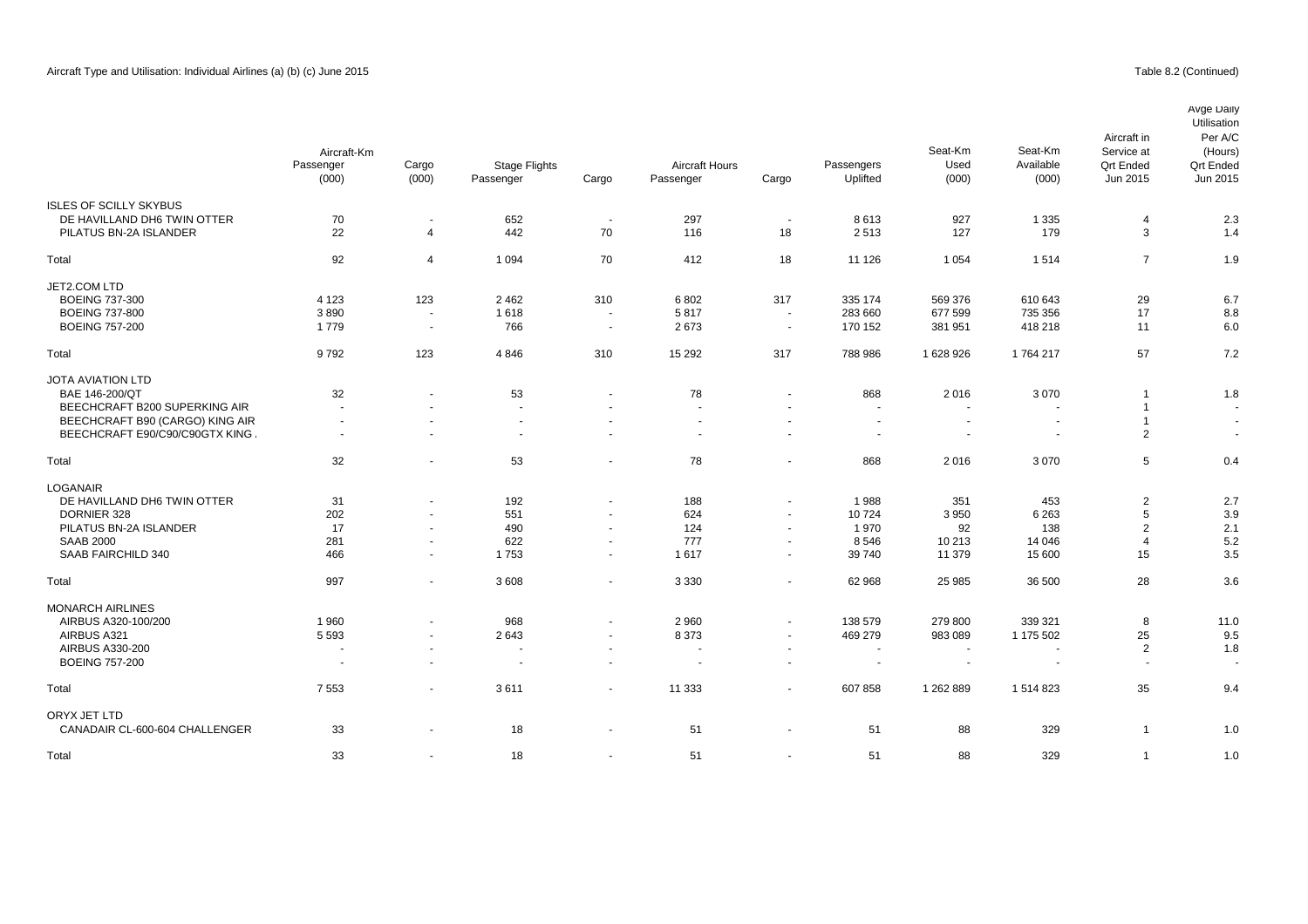|                                    | Aircraft-Km<br>Passenger<br>(000) | Cargo<br>(000)           | <b>Stage Flights</b><br>Passenger | Cargo                    | <b>Aircraft Hours</b><br>Passenger | Cargo                    | Passengers<br>Uplifted | Seat-Km<br>Used<br>(000) | Seat-Km<br>Available<br>(000) | Aircraft in<br>Service at<br><b>Qrt Ended</b><br>Jun 2015 | Avge Daily<br>Utilisation<br>Per A/C<br>(Hours)<br><b>Qrt Ended</b><br>Jun 2015 |
|------------------------------------|-----------------------------------|--------------------------|-----------------------------------|--------------------------|------------------------------------|--------------------------|------------------------|--------------------------|-------------------------------|-----------------------------------------------------------|---------------------------------------------------------------------------------|
| TAG AVIATION (UK) LTD              |                                   |                          |                                   |                          |                                    |                          |                        |                          |                               |                                                           |                                                                                 |
| <b>BOEING 757-200</b>              | 28                                |                          | 10                                |                          | 40                                 |                          | 731                    | 2 2 9 8                  | 2 604                         |                                                           | 1.1                                                                             |
| BOMBARDIER CHALLENGER 300/350      |                                   |                          |                                   |                          |                                    |                          |                        |                          |                               | $\overline{1}$                                            |                                                                                 |
| <b>BOMBARDIER CHALLENGER 850</b>   | $\overline{7}$                    | $\blacksquare$           | 5                                 | ÷,                       | 10                                 | $\sim$                   | 9                      | 10                       | 99                            | $\overline{2}$                                            | 0.3                                                                             |
| BOMBARDIER GLOBAL EXPRESS (BD)     | 9                                 |                          | $\overline{7}$                    |                          | 13                                 |                          | 43                     | 50                       | 124                           | $\overline{4}$                                            | 0.1                                                                             |
| CANADAIR CL-600-604 CHALLENGER     | 47                                |                          | 31                                | ÷                        | 68                                 | $\blacksquare$           | 96                     | 151                      | 506                           | 5                                                         | 0.4                                                                             |
| DASSAULT FALCON 7X                 |                                   |                          |                                   |                          |                                    |                          |                        |                          |                               | $\overline{2}$                                            |                                                                                 |
| DASSAULT MYSTERE-FALCON 2000       | $\overline{a}$                    |                          |                                   |                          |                                    |                          | $\overline{a}$         |                          | $\overline{\phantom{a}}$      | $\overline{2}$                                            | 0.2                                                                             |
| DASSAULT MYSTERE-FALCON 900EX      | 31                                |                          | 27                                |                          | 45                                 |                          | 71                     | 105                      | 410                           | $\overline{4}$                                            | 0.2                                                                             |
| EMBRAER LEGACY 600/650 (BJ135)     | 23                                |                          | 25                                |                          | 35                                 |                          | 96                     | 92                       | 272                           | 1                                                         | 0.6                                                                             |
| GATES LEARJET 60                   | $\overline{a}$                    |                          |                                   | $\ddot{\phantom{1}}$     | $\overline{a}$                     |                          | $\overline{a}$         |                          |                               | $\overline{2}$                                            |                                                                                 |
| GULF AMERICAN GULFSTREAM 500-5     | 30                                | $\blacksquare$           | 23                                | ä,                       | 42                                 |                          | 101                    | 131                      | 444                           | $\overline{4}$                                            | 0.2                                                                             |
| HAWKER 4000                        | 9                                 |                          | 14                                | ä,                       | 15                                 |                          | 56                     | 25                       | 75                            | 1                                                         | 0.2                                                                             |
| HAWKER 750 /800/900 XP             | $\sim$                            |                          |                                   |                          |                                    |                          |                        |                          |                               |                                                           |                                                                                 |
| LEARJET 40/45                      | $\sim$                            | $\blacksquare$           |                                   | ÷,                       | $\sim$                             | $\sim$                   | $\sim$                 | $\overline{\phantom{a}}$ | $\sim$                        | -1                                                        | $\overline{\phantom{a}}$                                                        |
| Total                              | 184                               |                          | 142                               | ä,                       | 268                                | ÷.                       | 1 2 0 3                | 2862                     | 4 5 3 4                       | 30                                                        | 0.2                                                                             |
| THOMAS COOK AIRLINES LTD           |                                   |                          |                                   |                          |                                    |                          |                        |                          |                               |                                                           |                                                                                 |
| AIRBUS A321                        | 5 1 1 8                           | $\blacksquare$           | 2 0 6 5                           | $\overline{\phantom{a}}$ | 7520                               | $\sim$                   | 425 180                | 1 059 540                | 1 126 000                     | 17                                                        | 12.3                                                                            |
| AIRBUS A330-200                    | 1744                              | ÷,                       | 283                               | $\sim$                   | 2 2 3 7                            | ÷.                       | 86 120                 | 534 446                  | 560 504                       | 5                                                         | 13.7                                                                            |
| <b>BOEING 757-200</b>              | 1 2 1 5                           | $\ddot{\phantom{1}}$     | 446                               | ä,                       | 1741                               | $\blacksquare$           | 97 548                 | 267 173                  | 284 954                       | $\overline{4}$                                            | 11.9                                                                            |
| <b>BOEING 757-300</b>              | 569                               | $\blacksquare$           | 220                               | $\blacksquare$           | 836                                | $\blacksquare$           | 57 248                 | 147 675                  | 159 231                       | $\overline{2}$                                            | 11.5                                                                            |
| <b>BOEING 767-300ER/F</b>          | 812                               | $\blacksquare$           | 294                               | $\omega$                 | 1 1 7 5                            | $\blacksquare$           | 89 863                 | 249 296                  | 265 105                       | 3                                                         | 10.1                                                                            |
| Total                              | 9458                              | $\blacksquare$           | 3 3 0 8                           | $\sim$                   | 13509                              | $\blacksquare$           | 755 959                | 2 2 5 8 1 3 0            | 2 395 794                     | 31                                                        | 12.2                                                                            |
| THOMSON AIRWAYS LTD                |                                   |                          |                                   |                          |                                    |                          |                        |                          |                               |                                                           |                                                                                 |
| <b>BOEING 737-800</b>              | 9 2 1 3                           | $\blacksquare$           | 3975                              | $\blacksquare$           | 13 636                             | $\blacksquare$           | 716 646                | 1659386                  | 1741298                       | 33                                                        | 11.7                                                                            |
| <b>BOEING 757-200</b>              | 3762                              | $\blacksquare$           | 1525                              | ä,                       | 5513                               | ÷.                       | 321 922                | 796 171                  | 831 717                       | 14                                                        | 11.0                                                                            |
| <b>BOEING 767-300ER/F</b>          | 663                               | $\blacksquare$           | 262                               | $\blacksquare$           | 977                                | $\sim$                   | 80 519                 | 203 575                  | 217 618                       | $\overline{4}$                                            | 7.0                                                                             |
| BOEING 787-800 DREAMLINER          | 3 0 8 8                           | $\tilde{\phantom{a}}$    | 492                               | $\tilde{\phantom{a}}$    | 3854                               | $\sim$                   | 139 731                | 875 523                  | 906 280                       | 9                                                         | 14.7                                                                            |
| Total                              | 16726                             | $\overline{\phantom{a}}$ | 6 2 5 4                           | $\blacksquare$           | 23 980                             | $\blacksquare$           | 1 258 818              | 3 534 655                | 3 696 913                     | 60                                                        | 11.7                                                                            |
| <b>TITAN AIRWAYS LTD</b>           |                                   |                          |                                   |                          |                                    |                          |                        |                          |                               |                                                           |                                                                                 |
| AIRBUS A320-100/200                | 488                               | $\blacksquare$           | 319                               | $\blacksquare$           | 790                                | $\sim$                   | 791                    | 70 924                   | 87 965                        | 3                                                         | 6.3                                                                             |
| <b>BOEING 737-300</b>              | 181                               | 70                       | 105                               | 134                      | 295                                | 155                      | 7 1 9 6                | 13 3 29                  | 23 380                        | 3                                                         | 3.6                                                                             |
| <b>BOEING 757-200</b>              | 144                               | $\ddot{\phantom{1}}$     | 83                                | $\ddot{\phantom{1}}$     | 228                                | $\overline{\phantom{a}}$ | 3 1 6 8                | 21 4 9 3                 | 29 033                        | $\overline{2}$                                            | 3.5                                                                             |
| <b>BOEING 767-300ER/F</b>          | 69                                | $\sim$                   | 61                                | $\tilde{\phantom{a}}$    | 125                                | $\sim$                   | 2079                   | 11 773                   | 18 119                        | 1                                                         | 5.3                                                                             |
| CESSNA 525 / 525 A CITATIONJET CJ4 | $\sim$                            | $\omega$                 | $\sim$                            | $\sim$                   | ÷,                                 | $\sim$                   |                        |                          |                               | $\overline{1}$                                            |                                                                                 |
| Total                              | 882                               | 70                       | 568                               | 134                      | 1 4 3 7                            | 155                      | 13 2 34                | 117519                   | 158 497                       | 10                                                        | 4.2                                                                             |
| TRIAIR (BERMUDA) LTD               |                                   |                          |                                   |                          |                                    |                          |                        |                          |                               |                                                           |                                                                                 |
| DASSAULT FALCON 7X                 | 16                                |                          | $\overline{7}$                    | ÷,                       | 23                                 |                          |                        | 92                       | 186                           | $\overline{1}$                                            | 0.3                                                                             |
| Total                              | 16                                |                          | $\overline{7}$                    | $\sim$                   | 23                                 |                          |                        | 92                       | 186                           | $\mathbf 1$                                               | 0.3                                                                             |